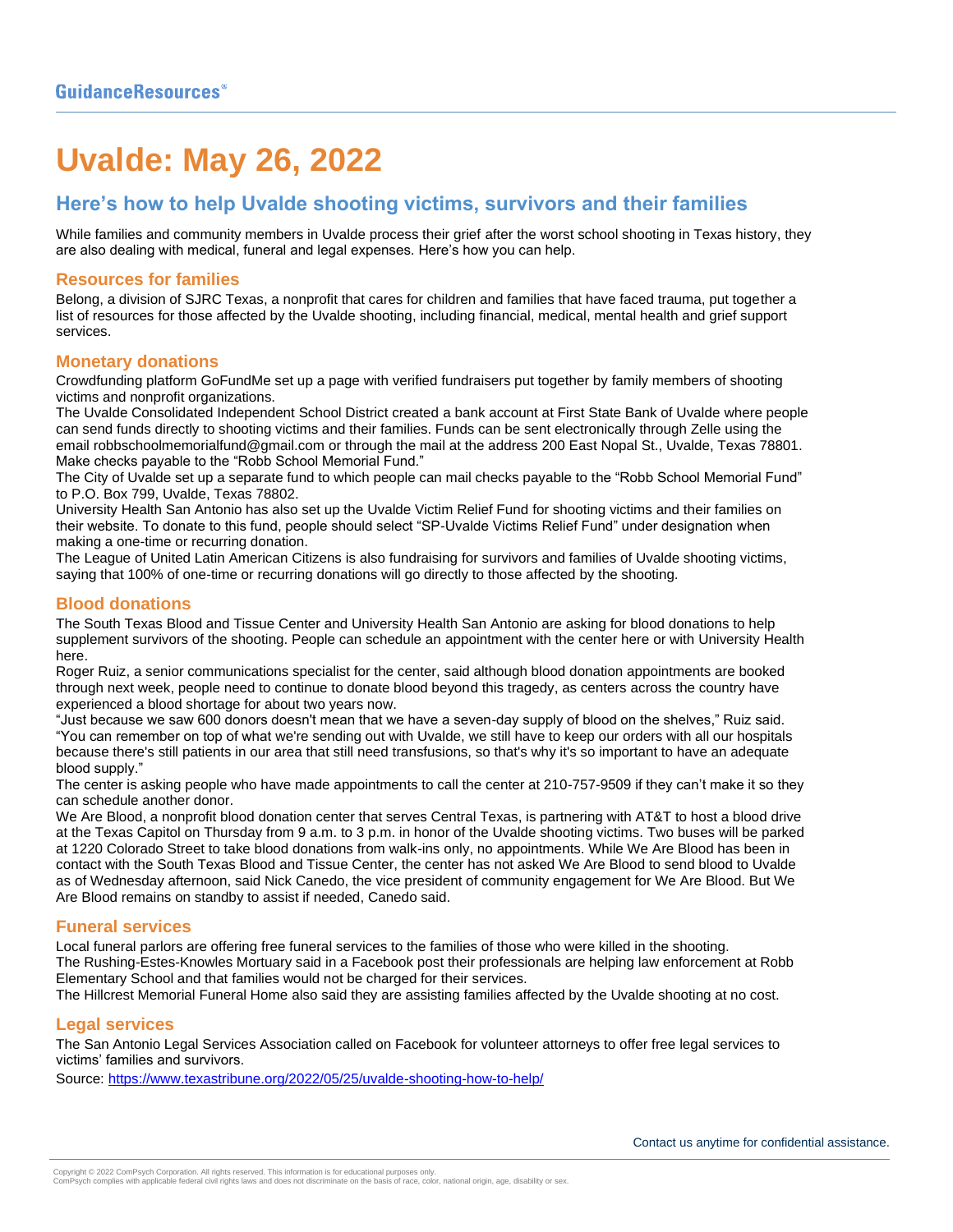# **Uvalde Resources**

## **Crisis Counseling**

## **DISASTER DISTRESS HOTLINE**

The Disaster Helpline is available 24 hours a day, 7 days a week, 365 days a year. This confidential, multilingual, and free service is available to all residents of the United States and its territories. Stress, anxiety, and other depression-like symptoms are common reactions after a disaster. Call or text 1-800-985-5990 (press 2 for Spanish) to contact a counselor trained in dealing with crisis situations. All disasters can cause emotional distress. Some of the people who are most at risk are: survivors living in impacted areas (including children and adolescents), relatives or friends of victims, those administering first aid, rescue and recovery workers.

## **BELONG FREE FAMILY GRIEF COUNSELING**

Our team of licensed clinical professionals are available to assist you and your families. Call Us at 210-876-6958, select Option 1 Email Us at belong@sjrctexas.org

#### **HILL COUNTY MHDD**

Hill Country MHDD 328 Crystal City Hwy. Uvalde, TX 1-800-662-6052 (830) 278-2501 Crisis Line: 1-877-466-0660

<https://www.hillcountry.org/services/uvalde-county-mh-center-2/>

## **CLARITY CHILD GUIDANCE CENTER**

Available to provide face to face psychiatric and therapy services. Call 210-616-0300 and specify you are needing services related to the Uvalde emergency.

## **COUNSELING AT THE CIVIC CENTER FOR STUDENTS AND STAFF**

Available for students and staff from Robb Elementary. All other students and staff will be provided counseling at your specific school.

## **CHILDREN'S BEREAVEMENT CENTER OF SOUTH TEXAS**

We are available for children's grief counseling, support groups, camps and school- based grief education and services. Age range is 3 through 23 years. All services at no cost to families. Please call 210-736-4847.

## **K'STAR YOUTH AND FAMILY SERVICES**

Free Counseling for children and families -Main office- 830-896-5404 -Program Coordinator, Haley Salazar- 830-739- 4412

## **ANY BABY CAN**

Any Baby Can provides grief counseling and funeral assistance for parents and caregivers who have lost children. <https://www.anybabycansa.org/> 210-227-0170

## **FAMILY SERVICE ASSOCIATION**

Family Service grieves with our friends, families, and neighbors for all victims of the Robb Elementary School Mass Shooting. We are here, as we have been since 2000, in Uvalde, to help families. If you, or anyone you know, has been affected by this tragedy and is in need of counseling, grief and mental health support, or crisis management resources, we are here for you.

830-448-9630 <https://family-service.org/uvalde/#resources> Juan Lumbreras, LMFT Sabrina Vera, LPC-Assoc. 601 Dean St., Room 17

## **THE ARC OF SAN ANTONIO**

We can assist with helping people with disabilities find grief counseling. (210) 490-4300 They can ask for the case manager of the day.

Source[: https://sjrcbelong.org/uvalde-resources/?fbclid=IwAR2jb3Pkes5Gl1MJsexwnGgJc1ZcbM-](https://sjrcbelong.org/uvalde-resources/?fbclid=IwAR2jb3Pkes5Gl1MJsexwnGgJc1ZcbM-UjmKYL3Sc0rPql2CGsSRMOF5oz5M)